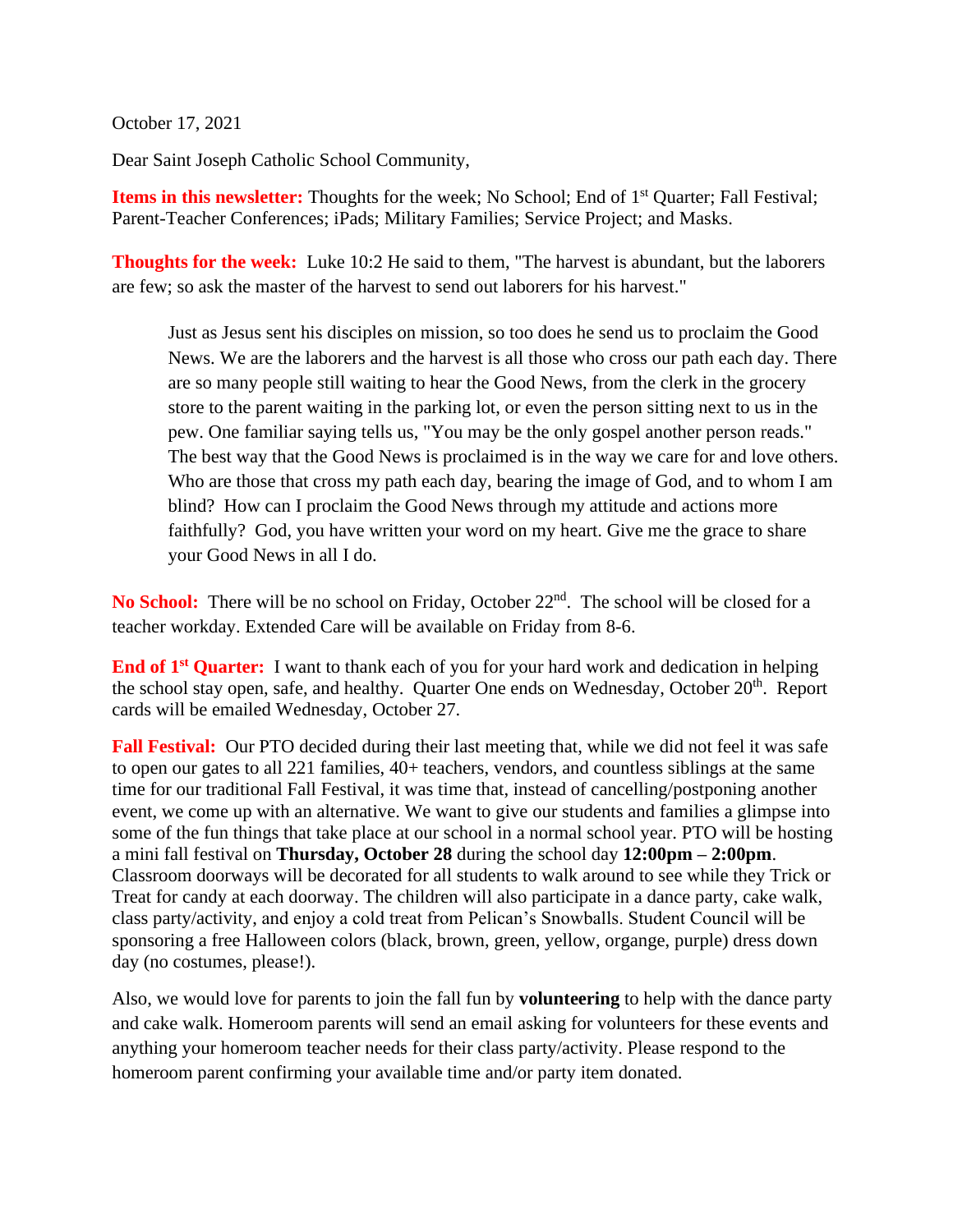As aways, thank you for your support of our students and teachers. We look forward to a fun "Fall Festival"!

**Parent-Teacher Conferences:** Friday, October 29<sup>th</sup> is Parent/Teacher Conference Day. There will be no school for students. All conferences will be virtual.

Pre-K -4<sup>th</sup>-grade families - Parents are encouraged to attend a conference with their child's teacher. Teachers will reach out to some parents for whom a conference is required.

5<sup>th</sup> and 6<sup>th</sup>-grade families - Conferences are optional for students who currently have all As and Bs. If you elect to schedule a conference, please schedule a conference with the subject/subjects teacher of your choosing.

Conferences are required for any student who has a grade of C or lower. Please schedule the conference with your child's subject teacher in which they have a C or below. Grades can be checked on FACTS Family Portal to determine if a conference is necessary. The student is required to be part of the conferences.

Please use this link<https://www.signupgenius.com/go/20F0C48AFAC23ABFC1-parent1> to register for your 15-minute virtual conference. The schedule is set up on a 20-minute rotation – 15 minutes for the conference and 5 minutes for the teacher to prepare for the next conference. The link will close at Noon on Wednesday, October  $27<sup>th</sup>$ .

If you would like to meet with a teacher other than your child's homeroom teacher, please also use the link to schedule an appointment.

**iPads:** The school started distributing the iPads last week to students who had returned the SJCS user agreement. Going forward, students may not bring personal devices to school. Please contact our Technology teacher, Mrs. Christie Cook [ccook@stjosdevine.com,](mailto:ccook@stjosdevine.com) with questions, concerns, or issues with the iPads.

**Military Families:** Is anyone in your household active, retired or a veteran of the military? We are gathering information about our military families so that we can better support and recognize you. If someone in your household (or immediate family such as grandparent, sibling, etc.) is an active, retired, or a veteran member of the military, reserves or National Guard, please click on this link to fill out the survey[:https://forms.office.com/r/xcM5xAukKC](https://forms.office.com/r/xcM5xAukKC)

We are hosting a Veteran's Day Mass on Friday, November 12, 2021 at 8:15 a.m. We invite all members of the military in our school family to join us (in uniform if possible) so that we can recognize you and thank you for your service.

**Service Project:** Our first schoolwide service project this year benefits the Catholic Charities Clean of Heart ministries. We will be collecting new men's socks and new or gently worn men's shoes now through the month of "Socktober". Please help us support this ministry to help bring comfort and clean clothing to the poor and homeless of our city. The collection will run until October 28<sup>th</sup>.